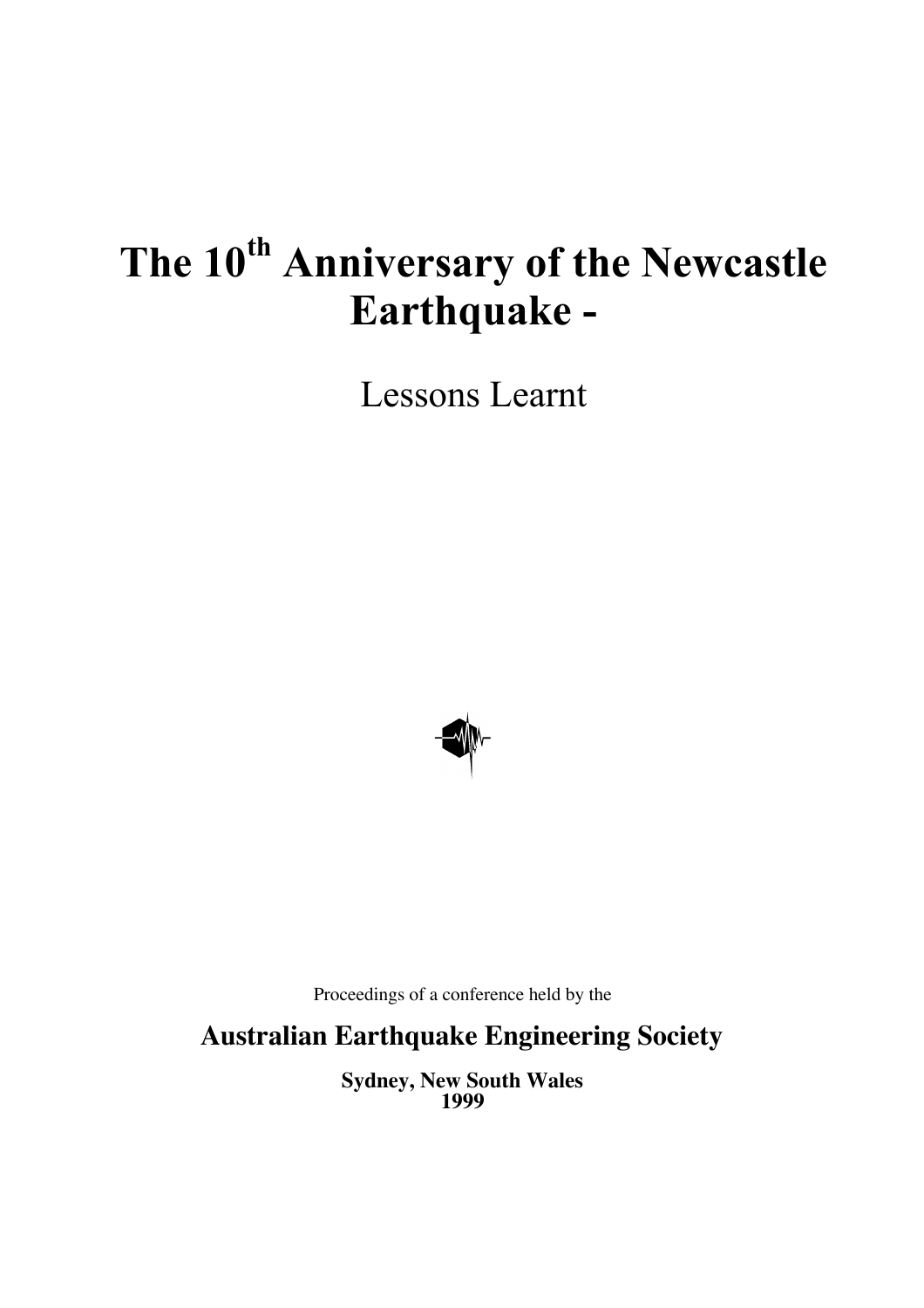This work was published by the Australian Earthquake Engineering Society. The views expressed in the papers are those of the author(s) and not necessarily those of the Society.

© Australian Earthquake Engineering Society

ISBN 0 7340 1754 5

| <i>Editors:</i>   | B. Samali, B Butler                                                                      |
|-------------------|------------------------------------------------------------------------------------------|
| <i>Publisher:</i> | Australian Earthquake Engineering Society                                                |
| Cover:            | Photograph courtesy of Australian Geological Survey Organisation<br>Designed by B Butler |

*Front cover: Newcastle 1989*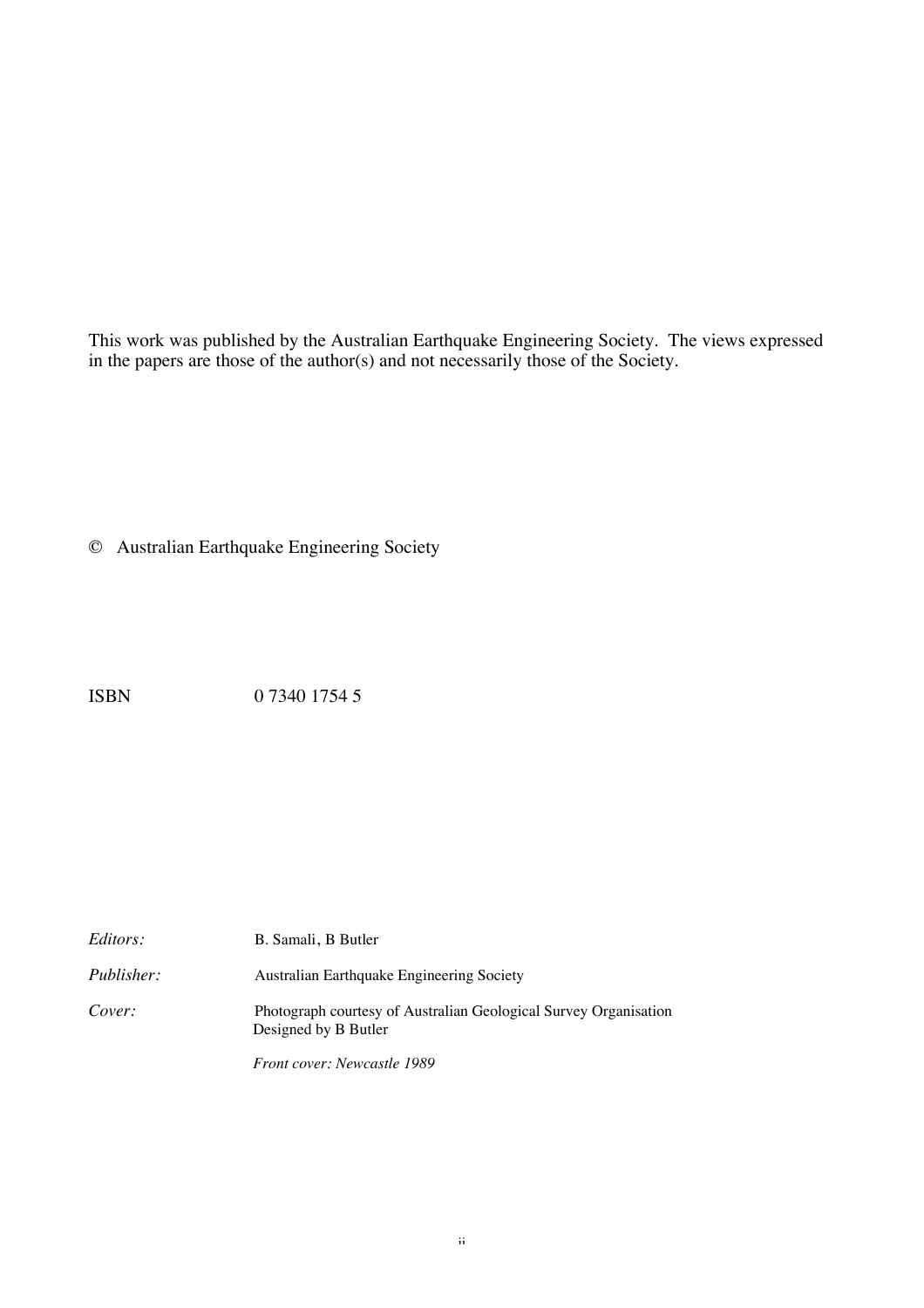#### **FOREWORD**

The Organising Committee for the Society's 1999 Conference welcomes all participants to the Olympic City of Sydney. The year 1999 coincides with the  $10<sup>th</sup>$  anniversary of the Newcastle Earthquake and to recognise this, the theme for this year's conference is "The  $10<sup>th</sup>$  Anniversary of the Newcastle Earthquake – Lessons Learnt". The Conference program draws on this theme and complements it with presentations covering a wide range of topics including new aseismic design methods, seismicity, qualification tests, seismic risk and hazard, earthquake related social and legal issues and others.

The Organising Committee wishes to thank all speakers, particularly the two invited speakers, for their valuable contributions. The Committee is also indebted to the Society's secretary, Ms Barbara Butler, for looking after so many tasks and details including the production of these Proceedings. We would also like to thank the Newcastle City Council and the UTS Centre for Built Infrastructure Research as Conference Sponsors.

Professor Bijan Samali Organising Committee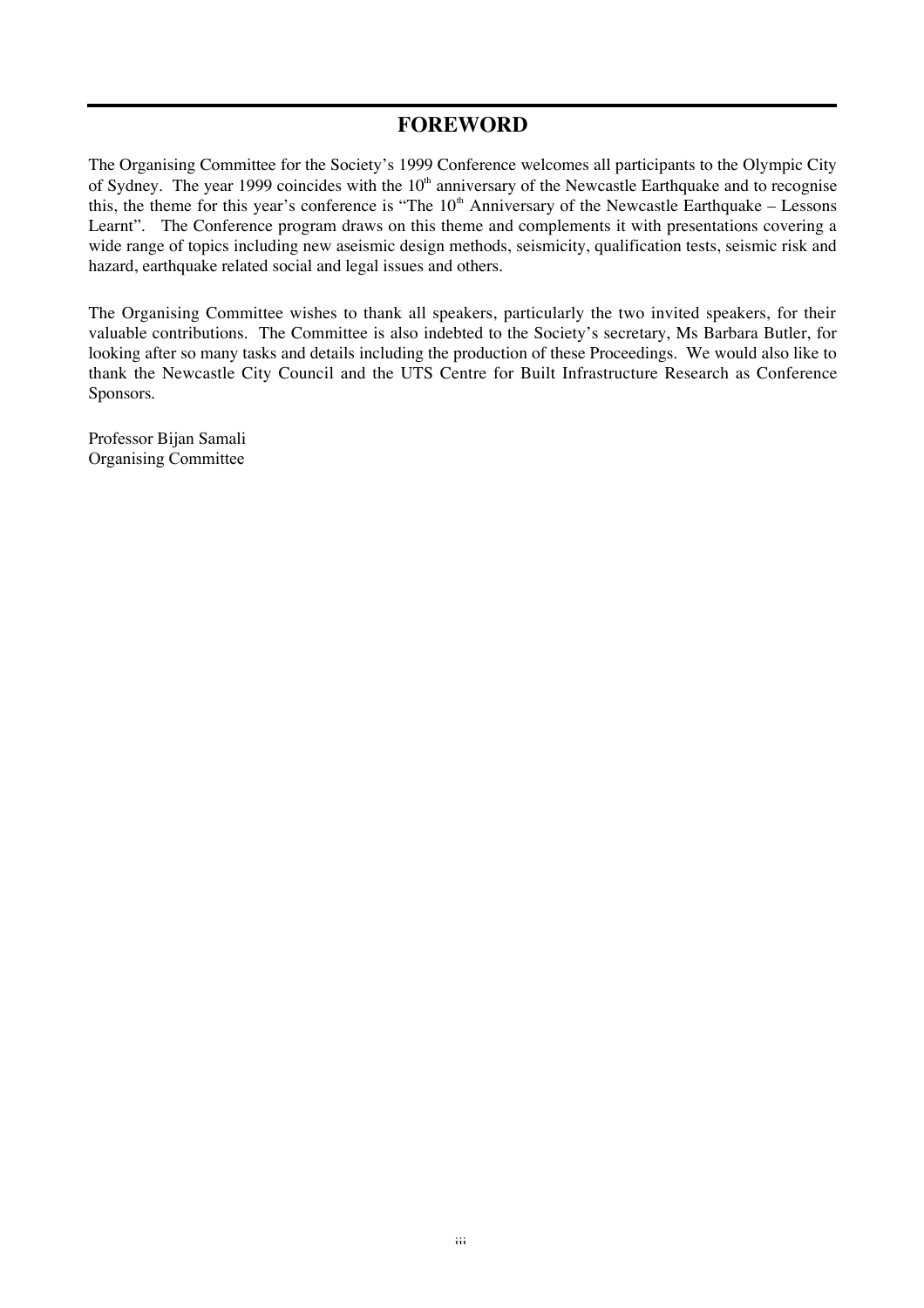## **TABLE OF CONTENTS**

| Foreword                                                                                                                                                           | $\overline{111}$ |
|--------------------------------------------------------------------------------------------------------------------------------------------------------------------|------------------|
| <b>KEYNOTE ADDRESS-</b>                                                                                                                                            | Paper No.        |
| Seismic design and testing of a 5-story precast concrete building with ductile connections                                                                         | 1                |
| M. J. NIGEL PRIESTLEY AND S. (SRI) SRITHARAN                                                                                                                       |                  |
| <b>ww</b>                                                                                                                                                          |                  |
| <b>KEYNOTE ADDRESS-</b>                                                                                                                                            |                  |
| Research made possible by UTS shake table facility                                                                                                                 | 2                |
| <b>BIJAN SAMALI</b>                                                                                                                                                |                  |
| $\boldsymbol{\varpi}\,\boldsymbol{\varpi}\,\boldsymbol{\varpi}$                                                                                                    |                  |
| Masonry construction - have we learnt anything from the Newcastle earthquake?<br>A W PAGE                                                                          | 3                |
| Masonry research in Australia since Newcastle - 10 years and what have we learned?<br>M.C. GRIFFITH, NELSON LAM AND JOHN WILSON                                    | 4                |
| Modelling of the earthquake ground motions generated by the Newcastle earthquake<br>R. KOO, M. CHENG, N. LAM, J. WILSON, G. HUTCHINSON AND M. GRIFFITH             | 5                |
| Modeling the collapse behaviour of unreinforced masonry walls during the Newcastle<br>earthquake<br>K. DOHERTY, B. RODOLICO, N. LAM, J.L. WILSON AND M.C. GRIFFITH | 6                |
| Personal and professional experience in the hours following the Newcastle earthquake<br><b>ROBERT SIRASCH</b>                                                      | 7                |
| Learning from the Newcastle experience: Information resources for earthquake awareness<br><b>AJITA LEWIS</b>                                                       | 8                |
| Developing a risk assessment model from the Newcastle earthquake data<br>DAVID T. STEWART                                                                          | 9                |
| Natural frequency measurements in dwellings in Newcastle<br>BEN MILIAUSKAS, VIC DENT AND TREVOR JONES                                                              | 10               |
| Qualification testing of network cabinets using a shake table<br>JIANCHNUN LI, B.J. SAMALI AND YIMIN WU                                                            | 11               |
| Impact of mine blast vibration on residential construction of soft foundations: Case study<br><b>J.F. BERTHON</b>                                                  | 12               |
| Evolution of earthquake statistics and forecasting earthquake hazard<br>PETER MORA, STEVEN C. JAUME AND DAVID PLACE                                                | 13               |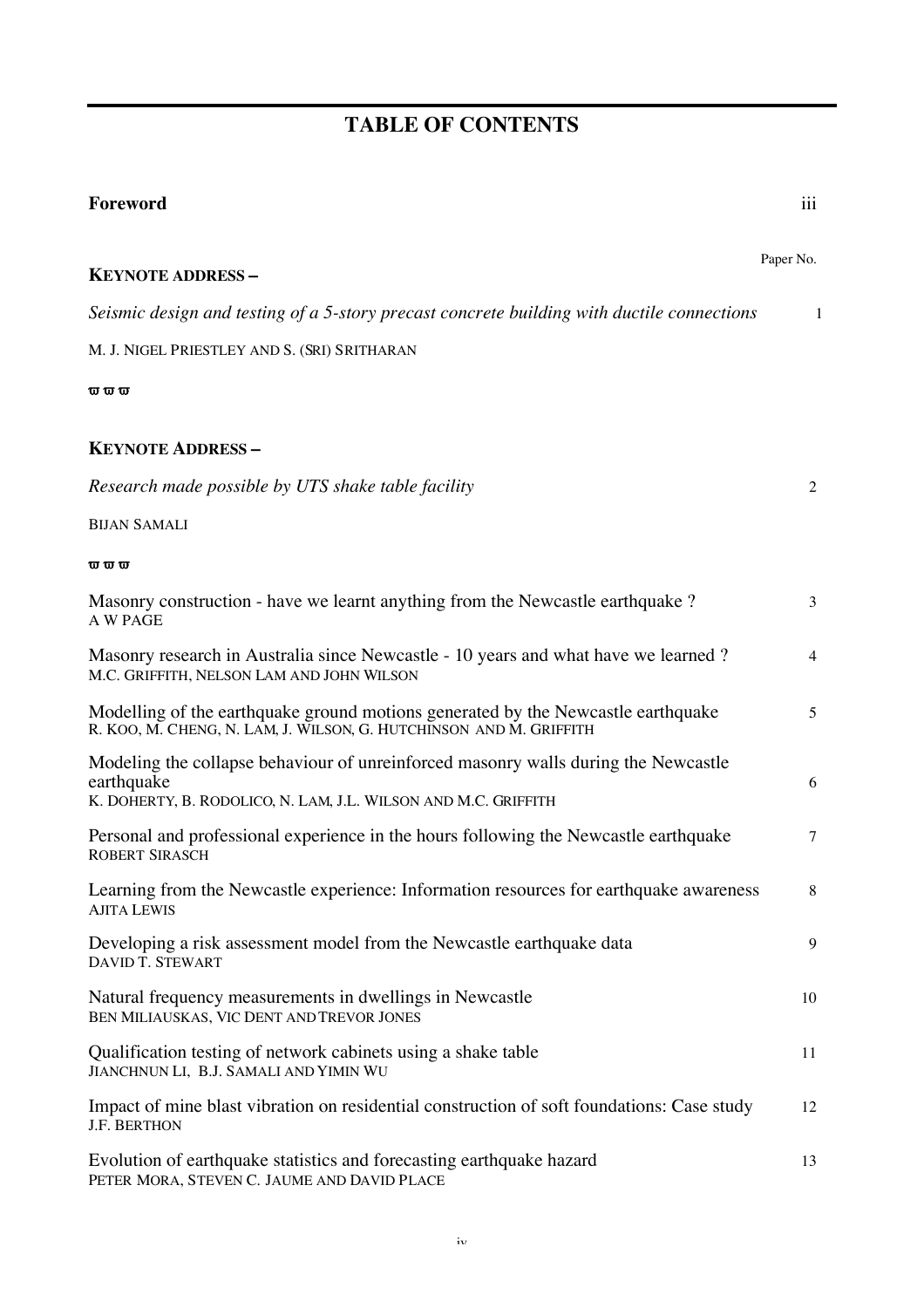| Assessing the earthquake risk to Australian cities: New developments<br>T. JONES, K. GRANGER AND G. SCOTT                                                 | 14 |
|-----------------------------------------------------------------------------------------------------------------------------------------------------------|----|
| Changed perceptions of earthquake hazard in Australia - post Newcastle 1989<br>K.F. MCCUE                                                                 | 15 |
| Accelerating seismic energy release before moderate to large earthquakes: Three Australian<br>examples<br>STEVEN C. JAUME, PETER MORA AND CHARLES G. BUFE | 16 |
| Pleistocene faulting offshore Newcastle, New South Wales<br>GARY HUFTILE, ROY VAN ARSDALE AND RON BOYD                                                    | 17 |
| Earthquake clusters, small earthquakes and their treatment for hazard estimation<br><b>GARY GIBSON AND AMY BROWN</b>                                      | 18 |
| Estimating seismic hazard using simulated ground motion<br>MICHAEL E. WINTER, STEVEN JAUME AND RUSSELL CUTHBERTSON                                        | 19 |

#### **POSTER**

Models for seismic hazard assessment in Australia CVETAN SINADINOVSKI

Index of Authors vi vi